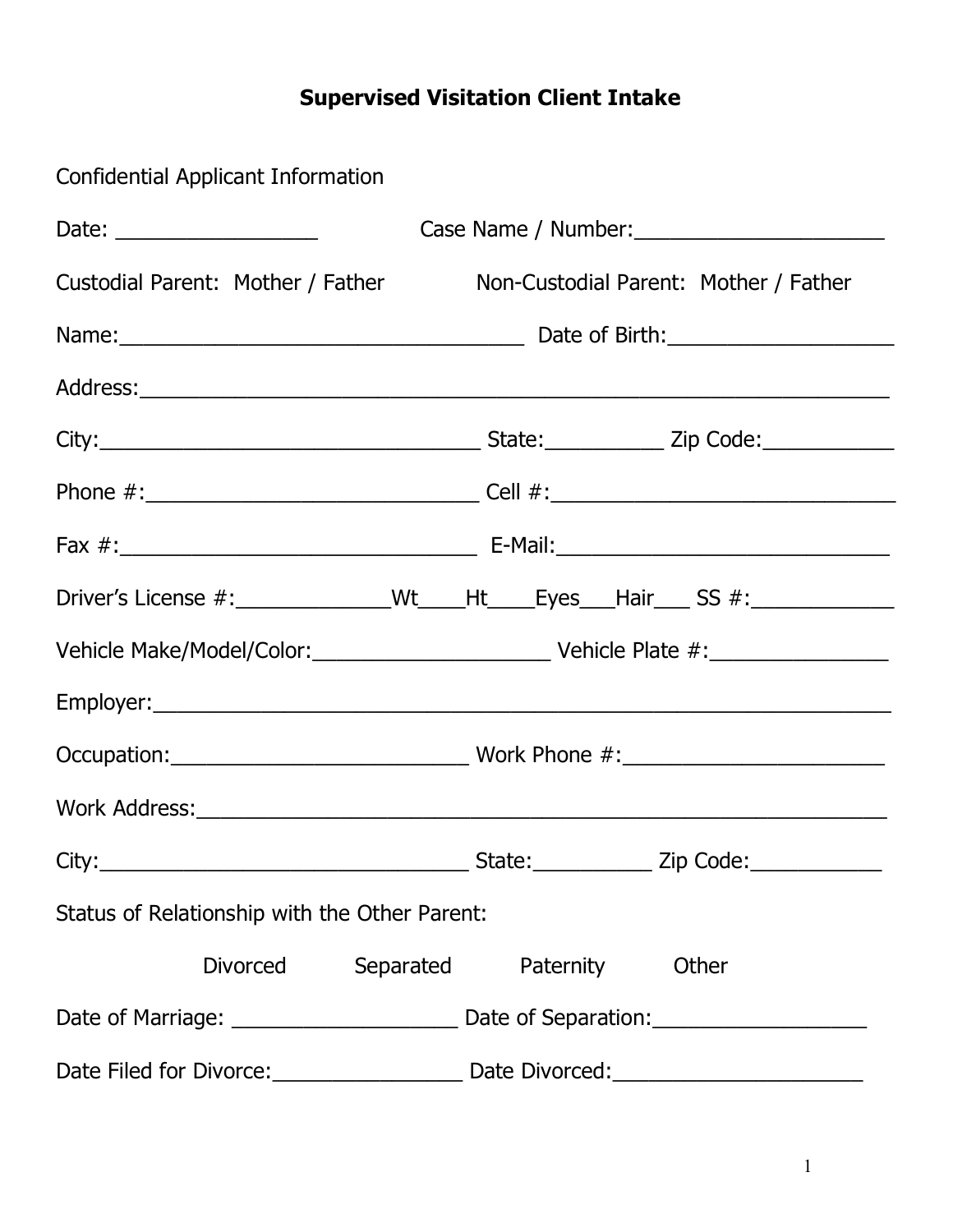Name, Age, and Birthdate of Children to be monitored during Supervised Visitation:

| <b>LEGAL INFORMATION:</b>                                                                                                                                      |  |  |
|----------------------------------------------------------------------------------------------------------------------------------------------------------------|--|--|
| 1. What type of allegations of factual charges exist in the Supervised Visitation Case?                                                                        |  |  |
| <u> 1989 - Andrea Santa Andrea Santa Andrea Santa Andrea Santa Andrea Santa Andrea Santa Andrea Santa Andrea San</u>                                           |  |  |
| 2. Do you have a restraining order to protect you from the Other Parent?                                                                                       |  |  |
| 3. How many times have police been contacted to enforce the restraining order?                                                                                 |  |  |
| 4. How many times have you been in court about visitation disagreements?                                                                                       |  |  |
| 5. Have there ever been charges filed against you or the other parent for physical<br>abuse? Yes__________ No__________ Myself_________ Other Parent__________ |  |  |
| 6. Have you ever been convicted of a felony? Yes__________ No_________<br>(If Yes, please describe the Felony Conviction below)                                |  |  |
|                                                                                                                                                                |  |  |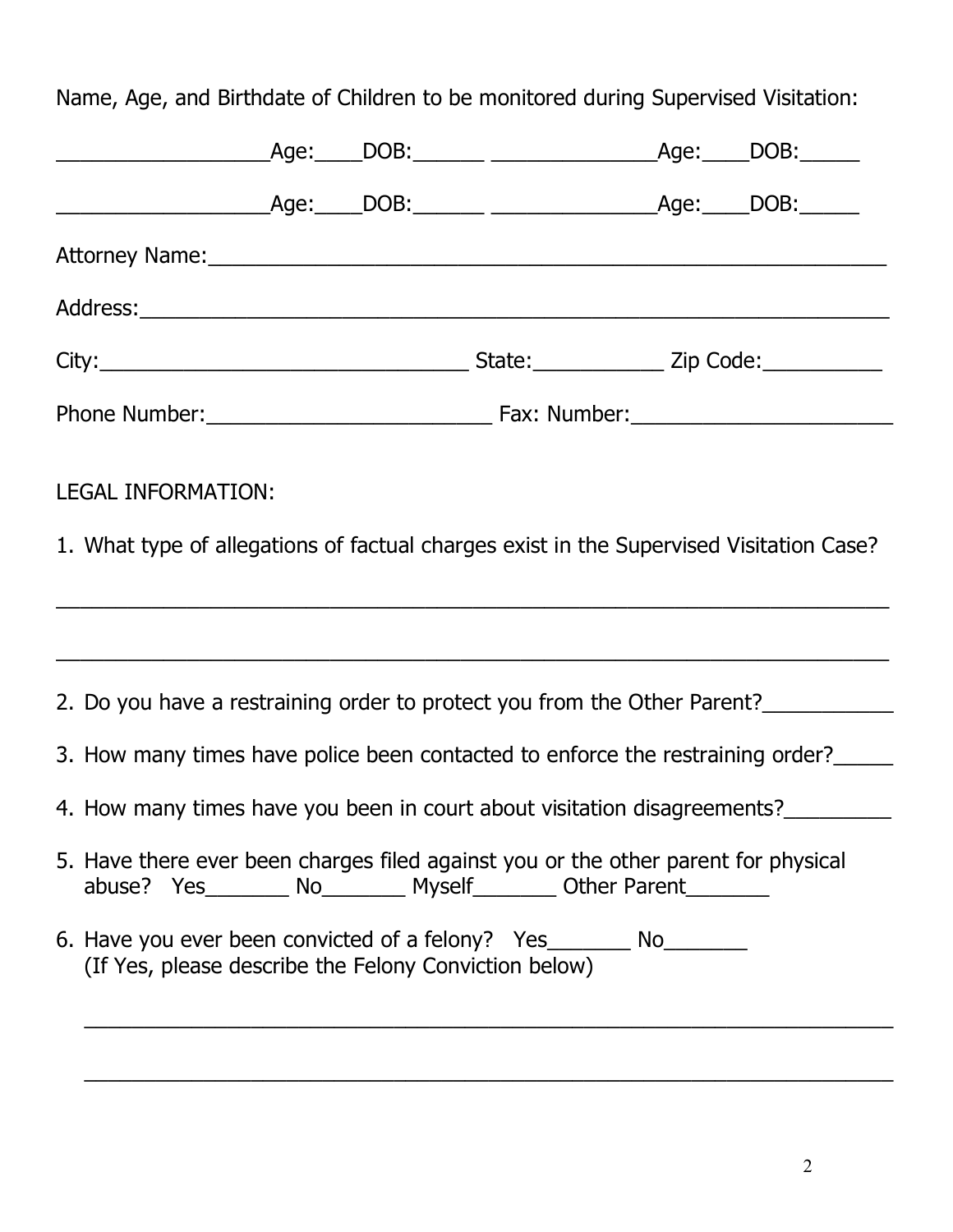| 7. Has the Other Parent ever been physically, sexually, or emotionally abused by you<br>or anyone else? Yes _________ No_________ (If Yes, please describe the most recent<br>incident below)    |  |  |
|--------------------------------------------------------------------------------------------------------------------------------------------------------------------------------------------------|--|--|
|                                                                                                                                                                                                  |  |  |
| 8. Did your child(ren) witness the abuse? Yes__________ No__________                                                                                                                             |  |  |
| 9. Has the child(ren) ever been physically, sexually, or emotionally abused by you or<br>anyone else? Yes____________ No____________ (If Yes, please describe the most recent<br>incident below) |  |  |
|                                                                                                                                                                                                  |  |  |
| 10. Have you ever been involved with Child Protective Services? Yes_______ No______<br>(If Yes, please describe the most recent incident below)                                                  |  |  |
|                                                                                                                                                                                                  |  |  |
| <b>HEALTH INFORMATION:</b>                                                                                                                                                                       |  |  |
| 1. Do you have any medical problems that the Professional Monitor should be aware<br>of? $Yes$<br>__ No__________ (If Yes, please describe below)                                                |  |  |
|                                                                                                                                                                                                  |  |  |
|                                                                                                                                                                                                  |  |  |

2. Does your child(ren) have any medical problems (including allergies) that the Visiting Parent and the Professional Monitor should be aware of?

 $\_$  , and the set of the set of the set of the set of the set of the set of the set of the set of the set of the set of the set of the set of the set of the set of the set of the set of the set of the set of the set of th

\_\_\_\_\_\_\_\_\_\_\_\_\_\_\_\_\_\_\_\_\_\_\_\_\_\_\_\_\_\_\_\_\_\_\_\_\_\_\_\_\_\_\_\_\_\_\_\_\_\_\_\_\_\_\_\_\_\_\_\_\_\_\_\_\_\_\_\_\_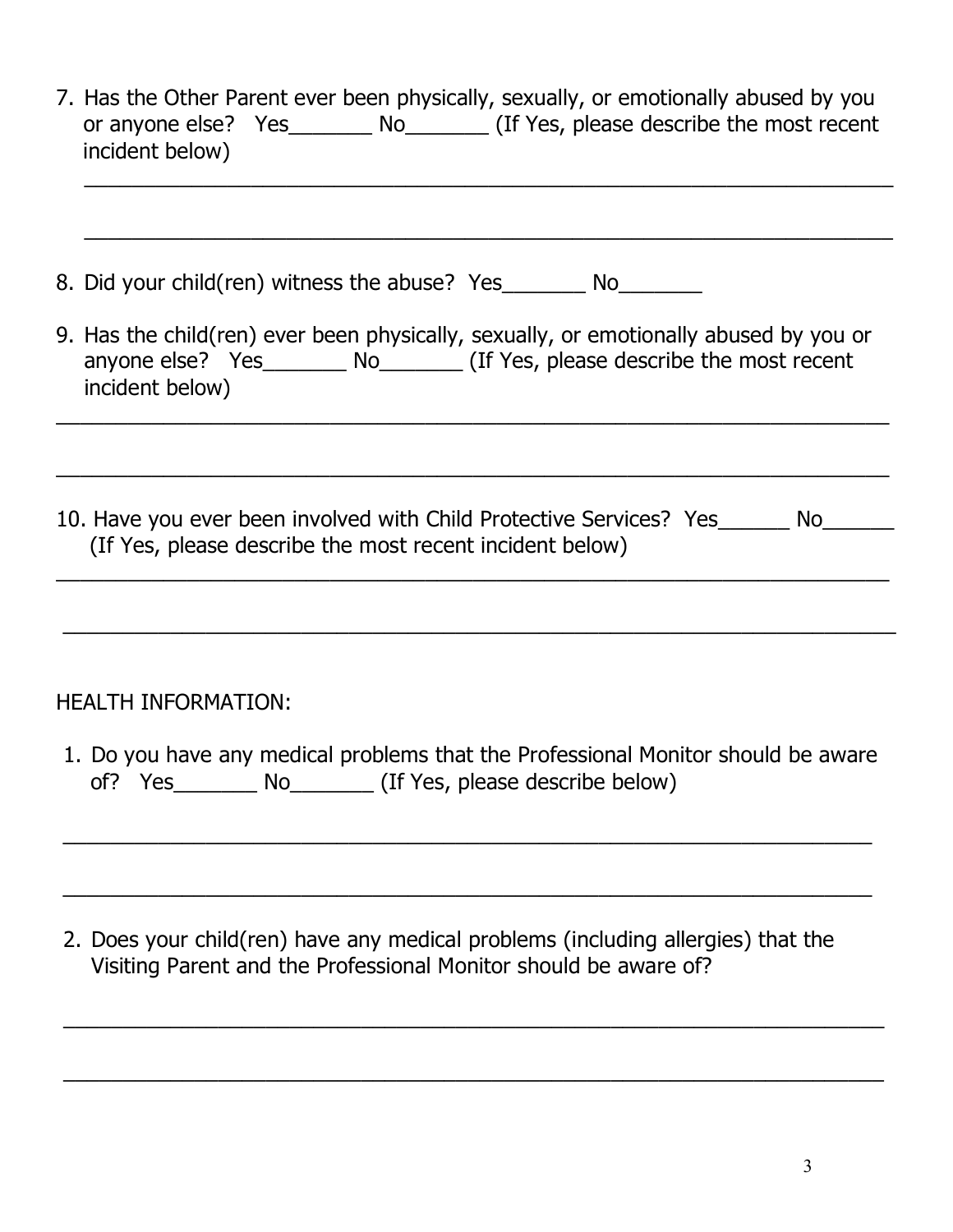| describe below) | 3. Substance Use: History of alcohol abuse: Yes | No. | (If Yes, please) |
|-----------------|-------------------------------------------------|-----|------------------|
|                 |                                                 |     |                  |

\_\_\_\_\_\_\_\_\_\_\_\_\_\_\_\_\_\_\_\_\_\_\_\_\_\_\_\_\_\_\_\_\_\_\_\_\_\_\_\_\_\_\_\_\_\_\_\_\_\_\_\_\_\_\_\_\_\_\_\_\_\_\_\_\_\_\_\_\_

## HISTORY OF PRESCRIPTION DRUG ABUSE OR USE OF ILLEGAL DRUGS:

| Yourself: Yes _______No________________Other Parent: Yes ______No_______<br>(if yes, please describe below)          |  |  |  |  |
|----------------------------------------------------------------------------------------------------------------------|--|--|--|--|
|                                                                                                                      |  |  |  |  |
|                                                                                                                      |  |  |  |  |
|                                                                                                                      |  |  |  |  |
| <b>CUSTODY AND VISITATION ARRANGMENTS:</b>                                                                           |  |  |  |  |
| 1. Who presently has legal custody of the child (ren)?                                                               |  |  |  |  |
|                                                                                                                      |  |  |  |  |
| 2. Who presently has physical custody of the child(ren)?                                                             |  |  |  |  |
|                                                                                                                      |  |  |  |  |
| 3. Are there different custody arrangements for each child(ren)? Yes_____ No_____<br>(If Yes, please describe below) |  |  |  |  |

 $\overline{\phantom{a}}$  , and the contribution of the contribution of the contribution of the contribution of the contribution of the contribution of the contribution of the contribution of the contribution of the contribution of the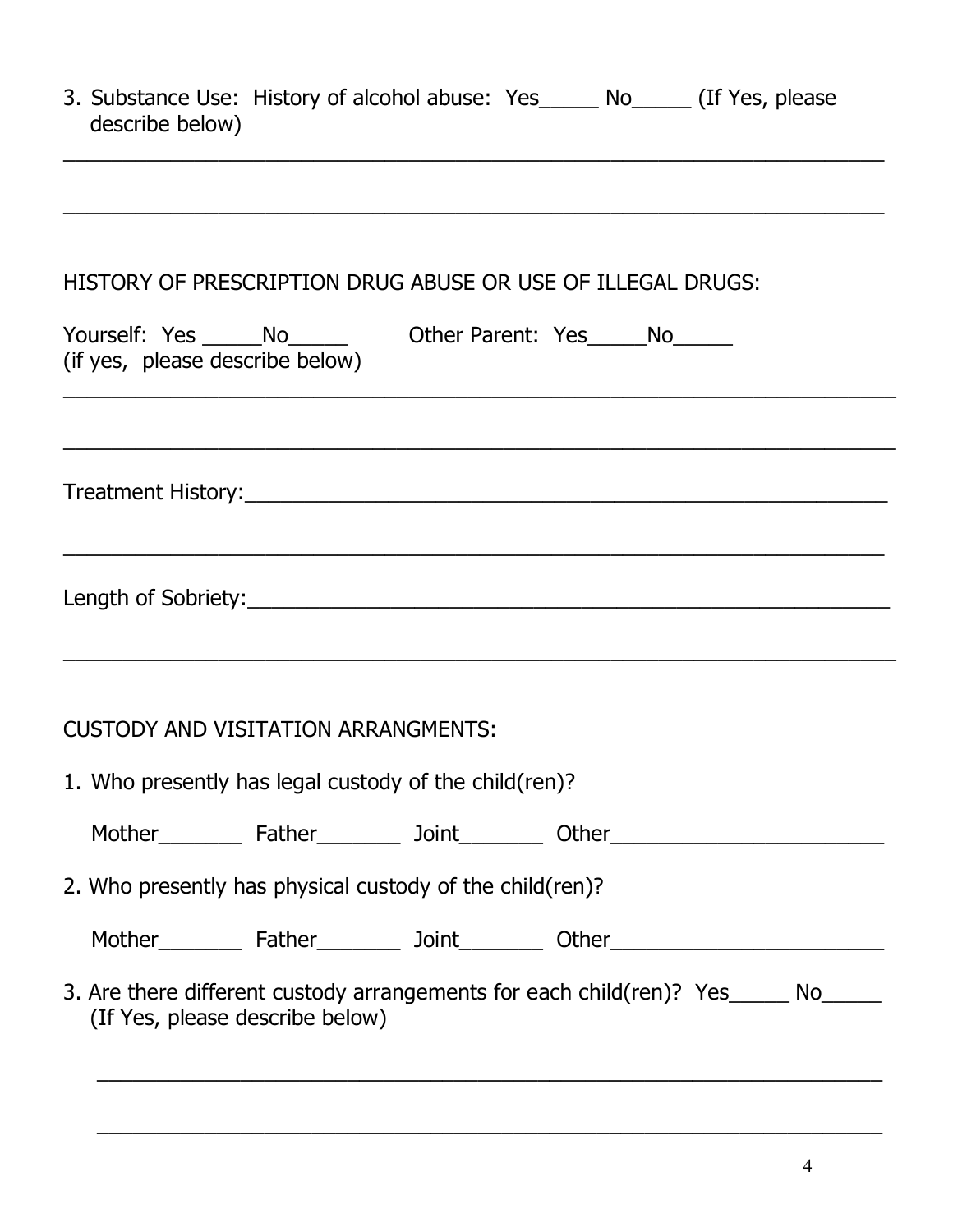- 4. Pre-existing Exchange/Visitation Arrangements:
	- a. Until now, what arrangements have you had with the other parent for visits?

| e. Date of last contact between visiting parent and child(ren):                        |
|----------------------------------------------------------------------------------------|
| f. Previous visitation arrangements were made by/with assistance from:                 |
| Both Parents____________ Counselor/Mediator____________ Judge/Attorney__________       |
| 5. What is your understanding of the reason(s) for Professional Supervised Visitation? |

- 6. Have you informed your child(ren) of the Professional Supervised Visitation Court Order and the reason(s) why a Professional Monitor will be present during visits with the Non-Custodial parent?\_\_\_\_\_\_\_\_\_\_\_\_\_\_\_\_\_\_\_\_\_\_\_\_\_\_\_\_\_\_\_\_\_\_\_\_\_\_\_\_\_
- 7. Please describe your child(ren)'s developmental needs (e.g. response to monitors, transitional objects):

\_\_\_\_\_\_\_\_\_\_\_\_\_\_\_\_\_\_\_\_\_\_\_\_\_\_\_\_\_\_\_\_\_\_\_\_\_\_\_\_\_\_\_\_\_\_\_\_\_\_\_\_\_\_\_\_\_\_\_\_\_\_\_\_\_\_

8. If you are the Custodial Parent, do you and your child(ren) allow the Non-Custodial Parent to take photos during Supervised Visitations? Yes\_\_\_\_\_\_\_ No\_\_\_\_\_\_\_

\_\_\_\_\_\_\_\_\_\_\_\_\_\_\_\_\_\_\_\_\_\_\_\_\_\_\_\_\_\_\_\_\_\_\_\_\_\_\_\_\_\_\_\_\_\_\_\_\_\_\_\_\_\_\_\_\_\_\_\_\_\_\_\_\_\_